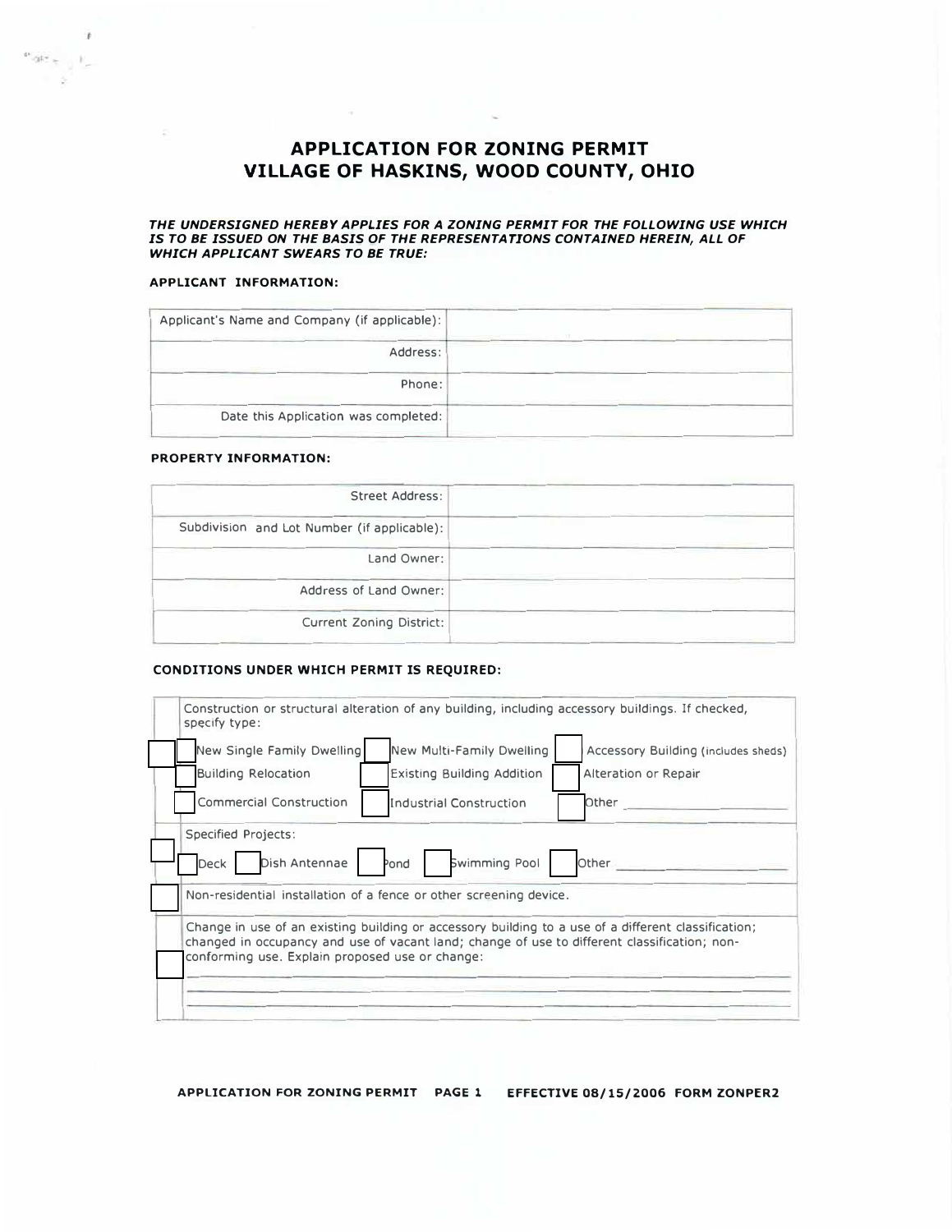# **APPLICATION FOR ZONING PERMIT** VILLAGE OF HASKINS, WOOD COUNTY, OHIO

## DWELLING; BUILDING OR PROJECT INFORMATION (WHEN APPLICABLE):

 $\frac{1}{2}$ 

| Lot Area (square feet):                                                                                                       |                                             |
|-------------------------------------------------------------------------------------------------------------------------------|---------------------------------------------|
|                                                                                                                               |                                             |
| Proposed use of dwelling or building:                                                                                         |                                             |
| Front yard setback (in feet):                                                                                                 |                                             |
| applicable): East:                                                                                                            | West:<br>New York Concert Committee Concert |
| Rear yard setback (in feet):                                                                                                  |                                             |
| Highest point of building above established grade<br>(in feet):                                                               |                                             |
| Number of stories:                                                                                                            |                                             |
|                                                                                                                               |                                             |
| Floor area (in square feet) used for living space First Floor: __________________<br>excluding garages, carports, porches and |                                             |
| Square footage of off-street parking area:                                                                                    |                                             |
| Misc. Information (if applicable):                                                                                            |                                             |
| Additional Applicant Remarks:                                                                                                 |                                             |

NOTE: A SKETCH OF THE LAND SHOWING EXISTING BUILDINGS AND PROPOSED CONSTRUCTION OR USE FOR WHICH THIS APPLICATION IS MADE MUST BE INCLUDED. FOR SOME APPLICATIONS A COMPLETE SITE PLAN MUST BE<br>SUBMITTED. REFER TO THE ORDINANCE FOR CLARIFICATION.

## Applicant's Signature attesting the truthfulness of the information contained within this Application:

| Date Filed         | Signature                             |
|--------------------|---------------------------------------|
| *********          | <b>MUNICIPAL USE ONLY **</b>          |
|                    | Date Received / Fee Paid / How paid?: |
|                    | Assigned Application / Permit Number: |
| Approved<br>Denied | Application Status:                   |
|                    | Zoning Inspector Remarks:             |
|                    |                                       |

APPLICATION FOR ZONING PERMIT PAGE 2 EFFECTIVE 08/15/2006 FORM ZONPER2